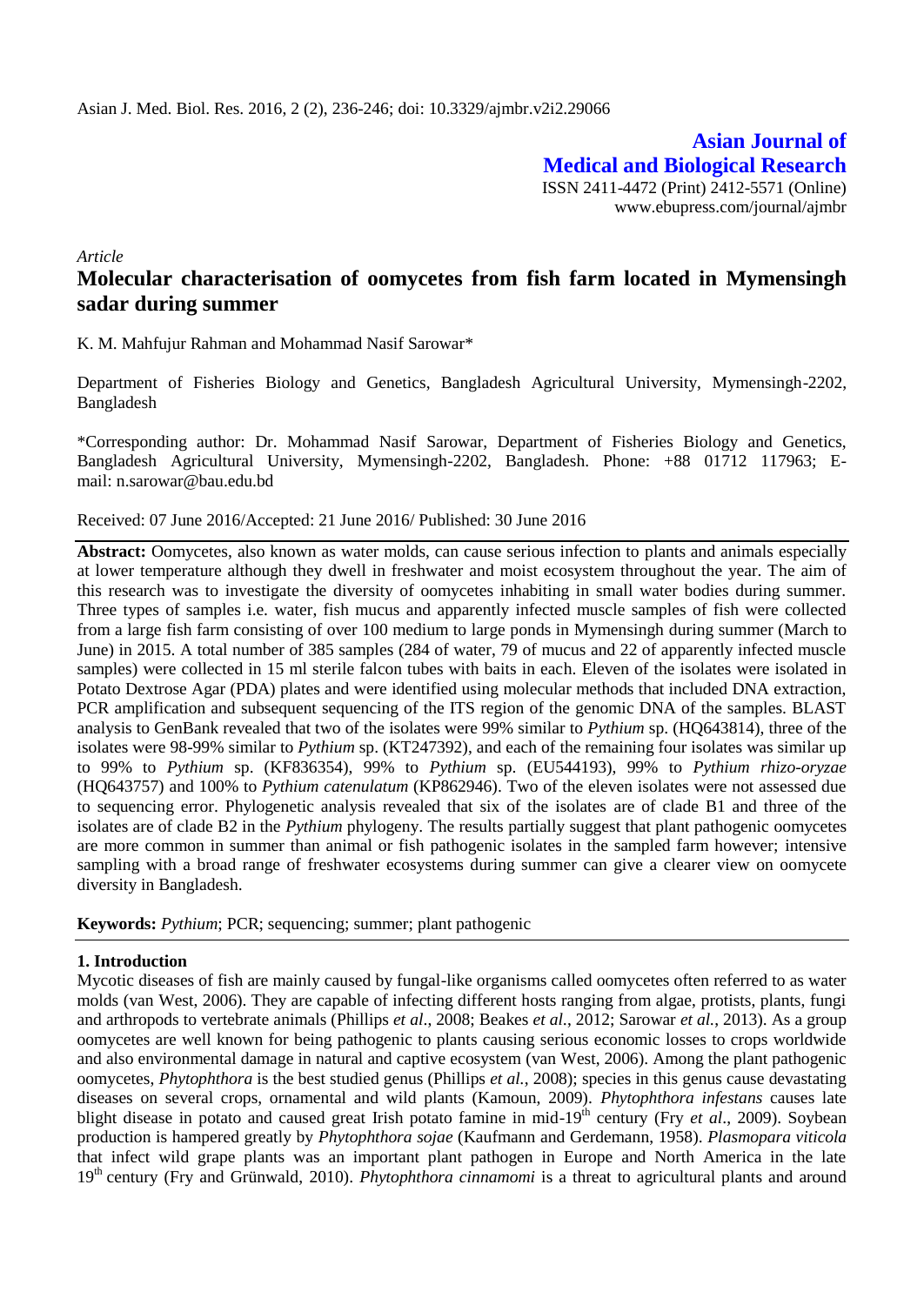3000 plants can be affected by this pathogen (Hardham, 2005). *Phytophthora ramorum* is best known for causing sudden oak death on different oak species (Grünwald *et al*., 2008). *Sclerophthora rayssiae* var. *zeae* and *Peronosclerospora philippinensis,* the cause of downy mildew of maize in India and Philippines and agents of 20-90% crop loss annually (Fry and Grünwald 2010). *Pythium aphanidermatum* and *P. ultimum* are causal agents of seed rot, seedling damping-off, and root rotof several plants (Fry and Grünwald 2010). Moreover, *Pythium insidiosum* is the only member of oomycetes that infects mammals and birds (Dick 2001)**.** Animal pathogenic oomycetes are of recent concern in wild as well as in fish culture farms. The most devastating mycotic diseases in fish are saprolegniosis caused by *Saprolegnia* spp., and epizootic ulcerative syndrome (EUS) caused by *Aphanomyces invadans* which result severe mortalities in fish of both wild and captive environment (van West 2006).

In Bangladesh most study on mycotic diseases in aquaculture is based on morphological studies. However, most fungi and fungus-like organisms associated fish diseases are unidentifiable to species level using morphological methods, because they have very similar characteristics and often fail to produce sexual organs *in vitro* (Diéguez-Uribeondo *et al.*, 1996; 2007), or, if they do, it may happen only after a long development time (Xiao *et al*., 2009). Identification of asexual pathogenic isolates using classical taxonomic criteria is impractical and also difficult (Fernandez-Beneitez *et al.*, 2007; Diéguez-Uribeondo *et al*., 1996). Furthermore, species identification has been more challenging because it has required presence of the sexual structures (Petrisko *et al*., 2008). However, recent developments in molecular biology have made it possible to identify fish pathogenic oomycetes at species level which is more reliable, time saving and non-questionable (Robideau *et al*., 2011).

Oomycetes are phylogenetically very distant from the Kingdom Eumycota, the true Fungi, unlike their initial appearance would suggest. There are several developmental stages in the life cycle of oomycetes distinct from the true fungi (Beakes *et al*. 2012). Fishes are more susceptible to mycotic diseases such as saprolegniosis or EUS in winter with low and/or dropping water temperatures, related to impaired immune function at lower temperatures (Noga, 1993). For example, *A. invadans,* is very effective at 18-22 ºC water temperature or less in infecting fish (Bondad-Reantaso *et al*., 1992). In low water temperatures oomycetes undergo asexual reproduction. During critical environmental conditions such as dryness or extreme temperature, the oomycetes undergo sexual reproduction for survival. It is one of the major evolutionary developments that define more advanced oomycetes (Beakes *et al*., 2012). The sexual phase is thought to enable survival until conditions become more favorable for germination (Sarowar *et al*. 2014). Strategies of survival employed by oomycetes in harsh conditions have been reported (Sarowar *et al*. 2014, Judelson 2009), however, there is no clear description about survival strategy of oomycetes in summer when infection in fish is less frequent.

Recent developments in molecular biology have made it possible to identify fish pathogenic oomycetes at species level which is more reliable, time saving and non-questionable (Robideau *et al*., 2011). The internal transcribed spacer (ITS) region of the rRNA gene of oomycetes is mostly used for DNA sequencing (Peay *et al*. 2008). By comparing ITS nucleotide sequences, it is possible to develop accurate phylogenetic relationships (Lee and Taylor 1992). Furthermore, as non-coding regions, ITS evolves more rapidly than coding regions such as large subunit rRNA (28S rRNA), small subunit rRNA (18S rRNA) and 5.8S rRNA, and can be useful for comparisons at the species or population level (Matsumoto *et al*., 1999). ITS region sequencing, therefore, is an excellent approach compared to morphological methods that can be used to identify and define oomycete species.

There are hardly any studies on the diversity of these pathogenic oomycetes during summer season which would reflect surviving strategies employed by the organism. The target of this current research is to identify diversity of oomycetes species in small water bodies during summer and subsequently construct a phylogenetic tree based on Internal Transcribed Spacer (ITS) region of rRNA gene for better understanding of the nature of the collected species compared to already reported species worldwide.

#### **2. Materials and Methods**

#### **2.1. Sampling sites and sample collection**

Samples were collected for 8 consecutive weeks from tilapia (*Oreochromis niloticus*), shing (*Heteropnesteus fossilis*) and koi (*Anabustes tudineus*) pond of a well-managed fish farm known as Reliance Aqua Farm of Mymensingh Sadar, Bangladesh in March to June 2015. Three types of samples were collected to investigate the diversity of oomycetes present in the selected ponds during the study period. Water samples from each sampling ponds, mucus samples of brood tilapia, and muscle samples from apparently infected koi and shing were collected in 15 ml sterile falcon tube separately. Water samples (10 ml) were collected from different ponds during each sampling in individual 15 ml falcon tubes containing an autoclaved rice grain that served as bait. Fish mucus samples were (2 ml) collected in the falcon tubes with autoclaved rice grain and was filled with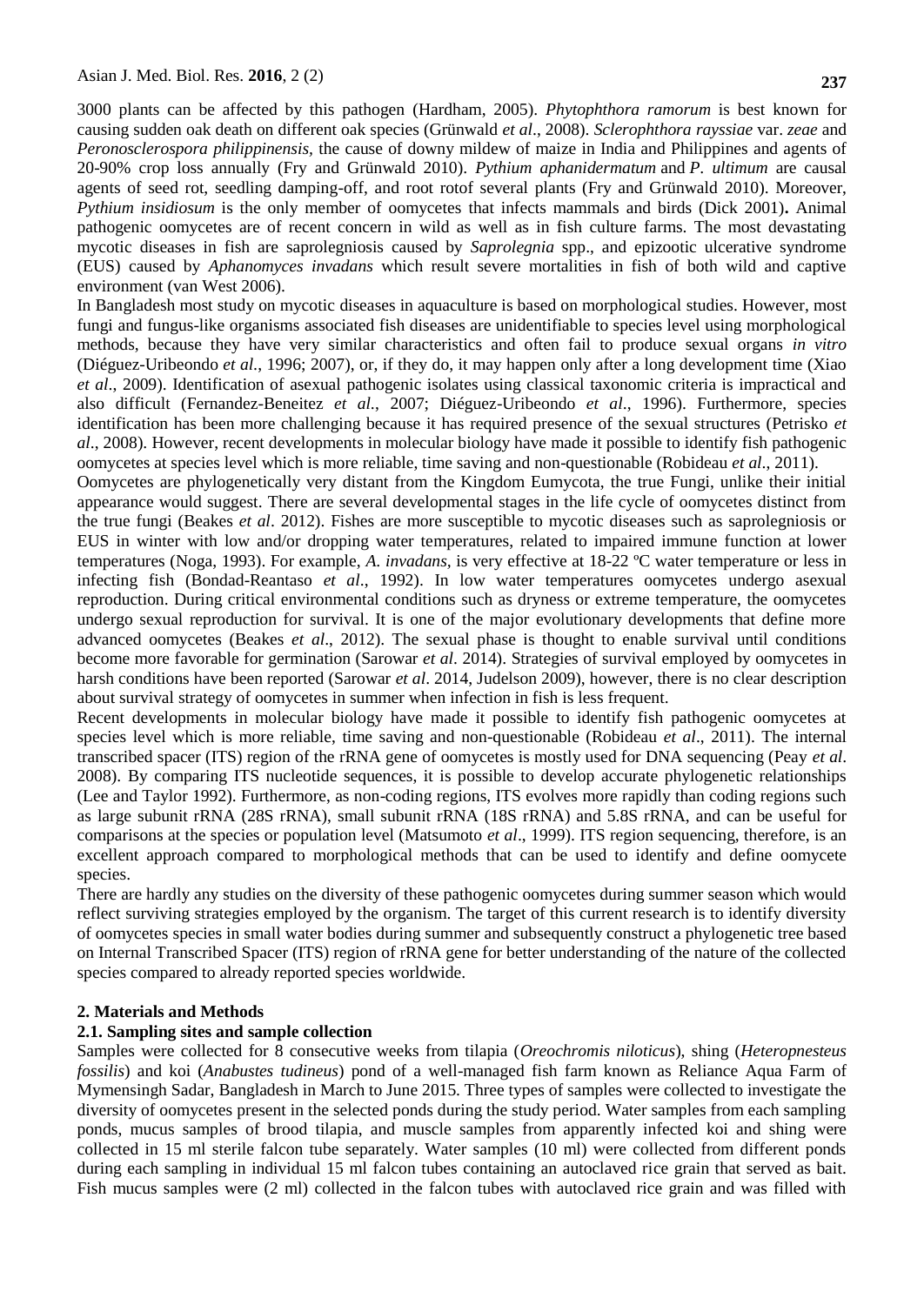autoclaved distilled water (8 ml). In case of apparently infected fish, a small cube of around 0.5 cm² from infected muscle were cut with a sterile scalpel, and washed with distilled water and soaked up in dry paper to reduce bacterial load before being stored in tube with 10 ml distilled water without placing the rice grain. During collection, all samples were stored in an ice box on the sampling site and immediately brought to laboratory and were kept in refrigerator at 5-6 °C for two days.

# **2.2. Laboratory culture**

Inoculation of water samples and mucus samples were carried out by placing the bait into 9 cm diameter petri dish in 25 ml potato dextrose agar (PDA; 39 g in 1 liter  $dH_2O$  and autoclaved) medium supplemented with Vancomycin (200 mg/l), Ampicilin (500 mg/l) and Pimaricin (50 mg/l) while infected muscles (washed with dH2O) placed directly in petri dish with PDA and antibiotics and were sealed with parafilm. Culture plates were maintained at room temperature and check daily for hyphal growth. Once the mycelium has grown into agar, a small agar plug was cut and re-inoculated to a new plate of PDA with antibiotics aseptically several times until no bacterial growth was observed in the oomycetes culture. Cultures were observed for contamination by placing an agar plug of mycelium in petri dish containing 20 ml pea broth (20 ml garden pea in 500 ml  $dH_2O$ and double autoclaved) without antibiotics. The plates were sealed with parafilm and incubated at 20°C for three days.

# **2.3. DNA extraction**

Once a bacteria free culture was attained, genomic DNA from the mycelia was extracted using a Wizard® Genomic DNA Purification Kit following manufacturer's instructions with some minor modifications to the protocol. The mycelium from the pea broth was completely dried into filter paper (autoclaved). The dried mycelium was homogenized in 500 µl nuclei lysis solution supplied with the kit in a sterile tissue homogenizer and transferred into a 1.5 ml flip cap tube aseptically. Three (3) µl RNaseA solution supplied in the kit was added in the tube and inverted several times. The mixture was incubated at 65ºC for 45 minutes in hot water bath, with inversions every 15 minutes. After being cooled down to room temperature, 200 µl of mixture sample was transferred to a new 1.5 ml sterile eppendrof tube and 400 µl of protein precipitation solution supplied with the kit was added. The mixture was vortexed vigorously for 5 minutes to emulsify the 2 phases. The tube was centrifuged (Centrifuge 5415R) at 16,000  $\times$  g for 5 minutes. The 500 µl supernatant containing the DNA was carefully pipetted to a new 1.5 ml sterile eppendrof tube that already contained 500 µl isopropanol. The tube was inverted until thread like strand of DNA appeared and incubated at 65°C for 5 minutes, before being centrifuged at  $4^{\circ}$ C, 16,000  $\times$  g for 10 minutes. The supernatant was decanted carefully and the pellet was washed with 300 µl 70% ethanol several times. The pellet along with 70% ethanol was centrifuged at  $13,000 \times g$ for 2 minutes. The ethanol was carefully air-dried and the pellet was re-suspended in 30 µl of DNA rehydration solution supplied in the kit. The tube was finally incubated at  $65^{\circ}$ C for 20 minutes, with gently tapping every 10 minutes. In order to determine the DNA concentration, samples were analyzed using an Eppendorf Bio Photometer plus. Each extracted sample was diluted as necessary to obtain a DNA concentration and checked further for quality by electrophoresis on 1% agarose gel.

# **2.4. PCR amplification and band visualization**

PCR reaction was carried outin a thermal cycler (Eppendorf Mastercycler Gradient) to amplify the ITS region of the genomic DNA. To perform the PCR, 5  $\mu$ 1 2x GoTaq<sup>®</sup> G2 Colorless Master Mix (Promega<sup>®</sup>; contains DNA Polymerase, dNTPs, MgCl<sub>2</sub> and reaction buffer) was added with 1 µl template DNA (~50 ng/µl), 0.3 µl (10 µM) forward primer (ITS 5 alt: 5" TGA AAA GTC GTA ACA AGG TT 3"), 0.3 µl (10 µM) reverse primer (ITS 4 alt: 5" TCC TCC GCT TAT TGA TAT G 3"), and 3.4 µl nuclease free water to make the final reaction volume of 10 µl. The 0.2 ml sterile PCR tubes were placed in a Mastercycler Gradient, and the PCR reaction was run under the following conditions: 1 cycle at 95°C for 5 minutes followed by 30 cycles each having 95°C for 30s, 57°C for 30s and 73°C for 1 minute finishing with a final elongation cycle at 73°C for 7 minutes. The reaction mixture was cooled down at  $4^{\circ}$ C for 5 minutes to end the reaction cycle.1% Agarose gel (0.2 g agarose/20 ml TAE buffer) containing 3 µl Ethidium Bromide (Promega®; conc. 100 µg/ml) was prepared to test the quality of the DNA. 6 µl of a mixture of PCR sample (5 µl PCR product and 1 µl  $6\times$  loading dye added together) was loaded into each well of the gel with a micropipette. A 1 kbp DNA marker (Promega, USA) was loaded into 1<sup>st</sup> well in the gel to study the band size. The agarose gel was flooded with 600 ml TAE buffer in a gel running chamber and was run for 70 minutes at 120 V before photographing under UV light (High Performance Ultraviolet Transilluminator) to visualize DNA bands.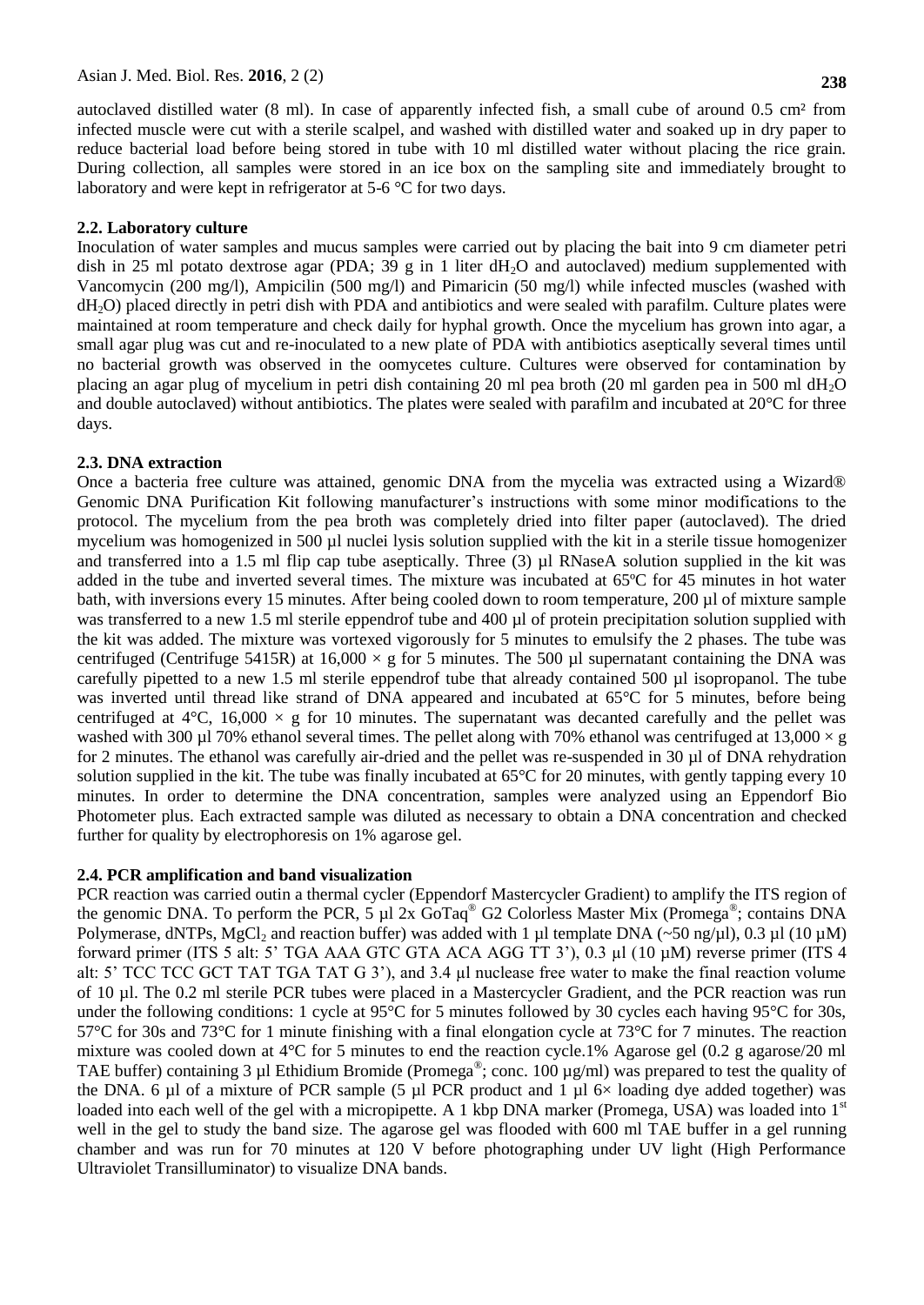#### **2.5. DNA sequencing and phylogenetic analysis**

PCR amplicons were sent off for Sanger sequencing to 1st BASE, Malaysia. The PCR products were prepared according to the sequencing company's instruction following sample preparation guide. The generated sequences (fasta file) were aligned using Bio Edit software (Version 7.2.5) and consensual sequences introduced in Basic Local Alignment Search Tool (BLAST: [http://blast.ncbi.nlm.nih.gov/Blast.cgi\)](http://blast.ncbi.nlm.nih.gov/Blast.cgi) in order to find closest related species. The sequences obtained were compared with homologous sequences in the GenBank [\(http://www.ncbi.nlm.nih.gov/genbank/\)](http://www.ncbi.nlm.nih.gov/genbank/) and phylogenetic and molecular evolutionary analyses were conducted using the MEGA version 6 (Tamura *et al*., 2013). All sequences were aligned by ClustalW and a maximum likelihood phylogeny tree was constructed with 1000 bootstrap replications. *Phytophthora polymorphica* (GenBank accession no: DQ335636) was used as an out group.

# **3. Results**

#### **3.1. Isolation of oomycetes**

A total of 11 samples showed oomycete like mycelial growth on PDA plates out of collected 385 samples (284 water samples, 79 mucus samples and 22 apparently infected muscles). Isolated 11 mycelia samples were fished out from 284 water samples. No growths of mycelium were observed in mucus and fish samples. Mycelia that were re-inoculated in a new plate showed growth within 12 hours in room temperature.

# **3.2. Molecular analysis**

Extracted DNA samples of all isolates were run in a PCR reaction after quantification. The PCR productions were run in 1% agarose gel electrophoresis and approximately 850 bp band sizes were observed after UV visualization (Figure 1). The nucleotide sequence of ITS of 11 isolates indicated that nine (isolates no. 2, 3, 5, 6, 7, 8, 9, 10, and 11) of the isolates were *Pythium* (Table 1) while the chromatogram of 1 and 4 appeared very noisy with background peaks (Figure 2 A, B) which deterred identification of the isolates compared to the rest that had very little or no background peaks (Figure 2 C). For isolates 3 and 4, the bands appeared faint, a secondary PCR was run to get a desired concentration of target amplicon for sequencing. The sequences obtained were compared with homologous sequences in GenBank (table 1). An average of 860 bp of the rRNA ITS region of all the isolates, that is very similar number used in the phylogeny tree construction process, showed that nine (9) of the isolates were identified as the genus *Pythuim.* 

ITS sequences of isolated *Pythium* species were compared with reference species adapted from Levesque and Cock (2004) and phylogenetic analysis (Figure 3) confirmed that the sequencing results of isolates 2, 3, 5, 8, 9 and 10 are closely related to *Pythium catenutalum*, *Pythium rhizo-oryzae, Pythium torulosum and Pythium folliculosum* and isolates 6, 7, and 11 could be *Pythium pachycaule* and/or *Pythium dissotocum* based on ITS sequences. ClastulW alignment of 2, 3, 5, 8, and 9 (Figure 4) in BioEdit software revealed that these five isolates are almost identical to each other based on ITS sequence except in four neucleotide pairs placed with some interval which also supports the phylogenetic tree.

| <b>Isolates No Closely</b> | species<br>(From GenBank) | related Source of species GenBank<br>in the study (fish accession No. of origin)<br>pond) | of the closely<br>related species | Isolation sources (Country Similarity to | <b>GenBank</b><br>accession<br>No. |
|----------------------------|---------------------------|-------------------------------------------------------------------------------------------|-----------------------------------|------------------------------------------|------------------------------------|
| 1, 4                       | Sequencing error          | H. fossilis                                                                               |                                   |                                          |                                    |
| 2                          | Pythium catenulatum       | O. niloticus                                                                              | KP862946                          | Certified<br>organic                     | soil 100%                          |
|                            |                           |                                                                                           |                                   | (Colambia basin, WA, USA)                |                                    |
| 3, 5                       | Pythium sp.               | A. testudineus.                                                                           | H. HO643814                       | Unknown (Tamberma Land 99%               |                                    |
|                            |                           | fossilis                                                                                  |                                   | Togo)                                    |                                    |
| 6, 7, 11                   | Pythium sp.               | H. fossilis                                                                               | KT247392                          | Greenhouse recycled water 98-99%         |                                    |
|                            |                           |                                                                                           |                                   | irrigation tank (Pennsylvania,           |                                    |
|                            |                           |                                                                                           |                                   | USA)                                     |                                    |
| 8                          | Pythium rhizo-oryzae      | H. fossilis                                                                               | HO643757                          | Soil<br>field 99%<br>paddy<br>of         |                                    |
|                            |                           |                                                                                           |                                   | (Gorakhpur, India)                       |                                    |
| 9                          | Pythium sp.               | A. testudineus                                                                            | KF836354                          | Unknown (France)                         | 99%                                |
| 10                         | <i>Pythium</i> sp.        | A. testudineus                                                                            | EU544193                          | Sediment (USA)                           | 99%                                |

|         |  |  | Table 1. Isolated species that are closely related to the species enlisted in GenBank and their source of |  |  |
|---------|--|--|-----------------------------------------------------------------------------------------------------------|--|--|
| origin. |  |  |                                                                                                           |  |  |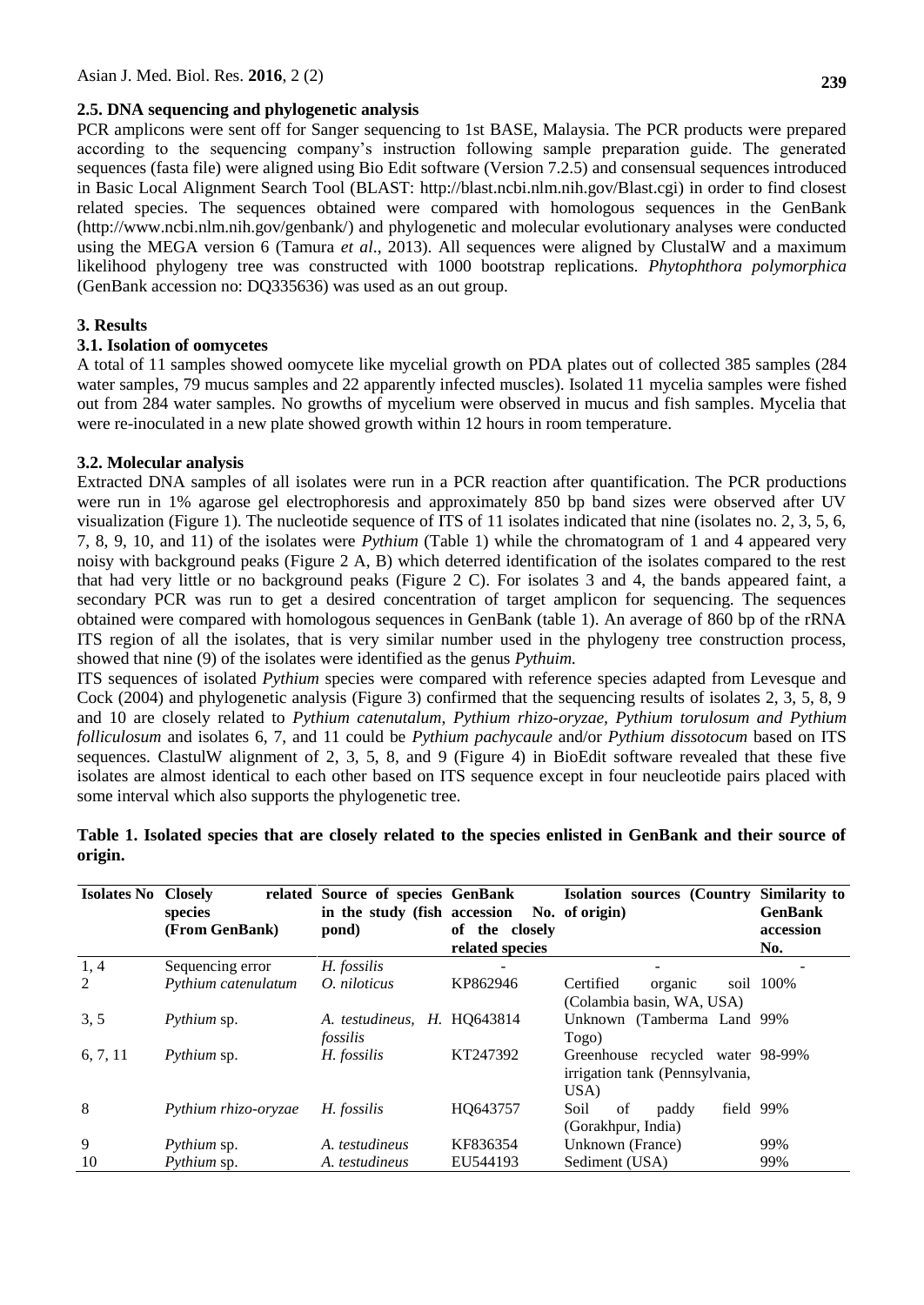

**Figure 1.Agarose gel (1%) run of the PCR products of isolates (1 to 11) produce an approximate band**  size of 800 - 900 bp that is visualize under UV;  $M = 1$  kbp molecular marker, -ve = negative control **(DNAse/RNAse free water).**



**Figure 2. Partial chromatogram of ITS sequencing as seen in the software. Isolate 1 (A) and isolate 4 (B) with noisy backgrounds and isolate 10 (C) with better sequencing data. Arrows indicate some of the background noises.**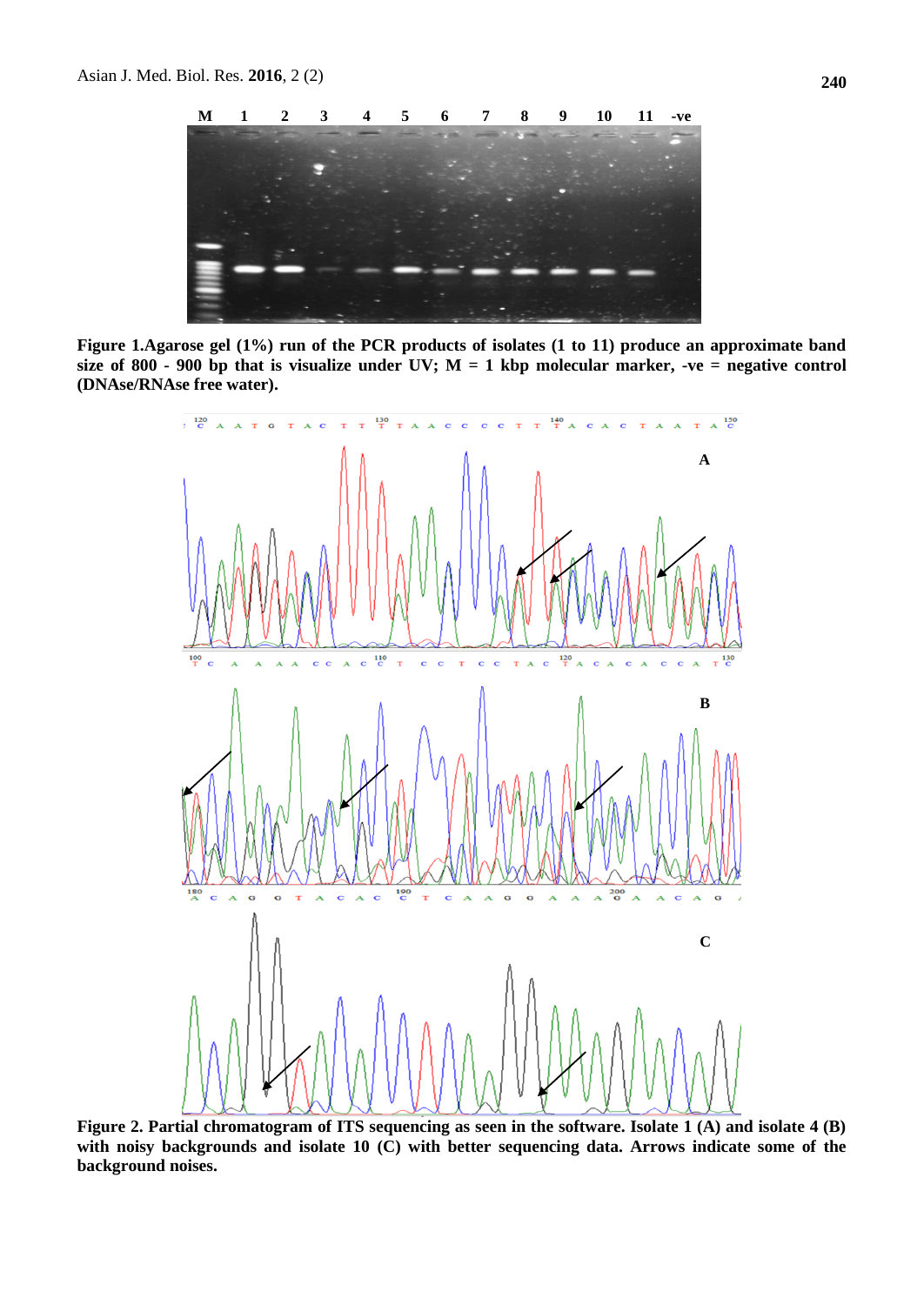

**Figure 3. Maximum likelihood phylogram based on ITS showing phylogenetic relationships of the oomycetes isolated (2R, 3F, 5F, 6R, 7F, 8R, 9F, 10R, and 11F) from the fish ponds that are compared with the homologous sequences adapted from Levesque and Cook (2004) sequence of are retrieved from GenBank. Accession numbers of the sequences are given in bracket. Numbers within the tree represent bootstrap value (1000 replications); values less than 50% were not noted. Clades in the phylogram represent the species of same groups that was obtained by alignment of the ITS sequences from Genbank and from the current study.** *Phytophthora polymorphica* **was used as out-group.**



**Figure 4. Alignment of 5 isolates (2, 3, 5, 8, and 9) by Clastul W showed that isolates were almost identical except differences in four nucleotide base of which one is showed with an arrow. The identical nucleotides are marked by stars at top of the figure. 2R, 3F, 5F, 8R, and 9F are the alias no of the isolates 2, 3, 5, 8, and 9, respectively.**

#### **4. Discussion**

This is the first effort on the molecular identification of oomycetes occurring in small water bodies in Bangladesh. The identified nine oomycetes isolates of *Pythium* genera (7 isolates of *Pythium* sp*.*, 1 isolate of *Pythium catenulatum*, 1 isolate of *Pythium rhizo-oryzae*) were isolated from the collected water samples of the fish farm. In general, *Pythium* spp. are known as either plant pathogens or saprotrophs (Alcala, 2013; Robideau *et al*., 2011). Typical fish pathogenic oomycete such as *Saprolegnia* spp. were not found in the current study conducted. *Pythium* spp. have been reported from bony fishes; however, it is yet to be established whether they are primary pathogens of fish (Czeczuga *et al.*, 2002a). In 2000, Czeczuga *et al*. (2002a) isolated eleven species of *Pythium* from the muscles of monkey goby (*Neogobius fluviatilis)*, Chinese sleeper (*Perccottus glenii*)*,* and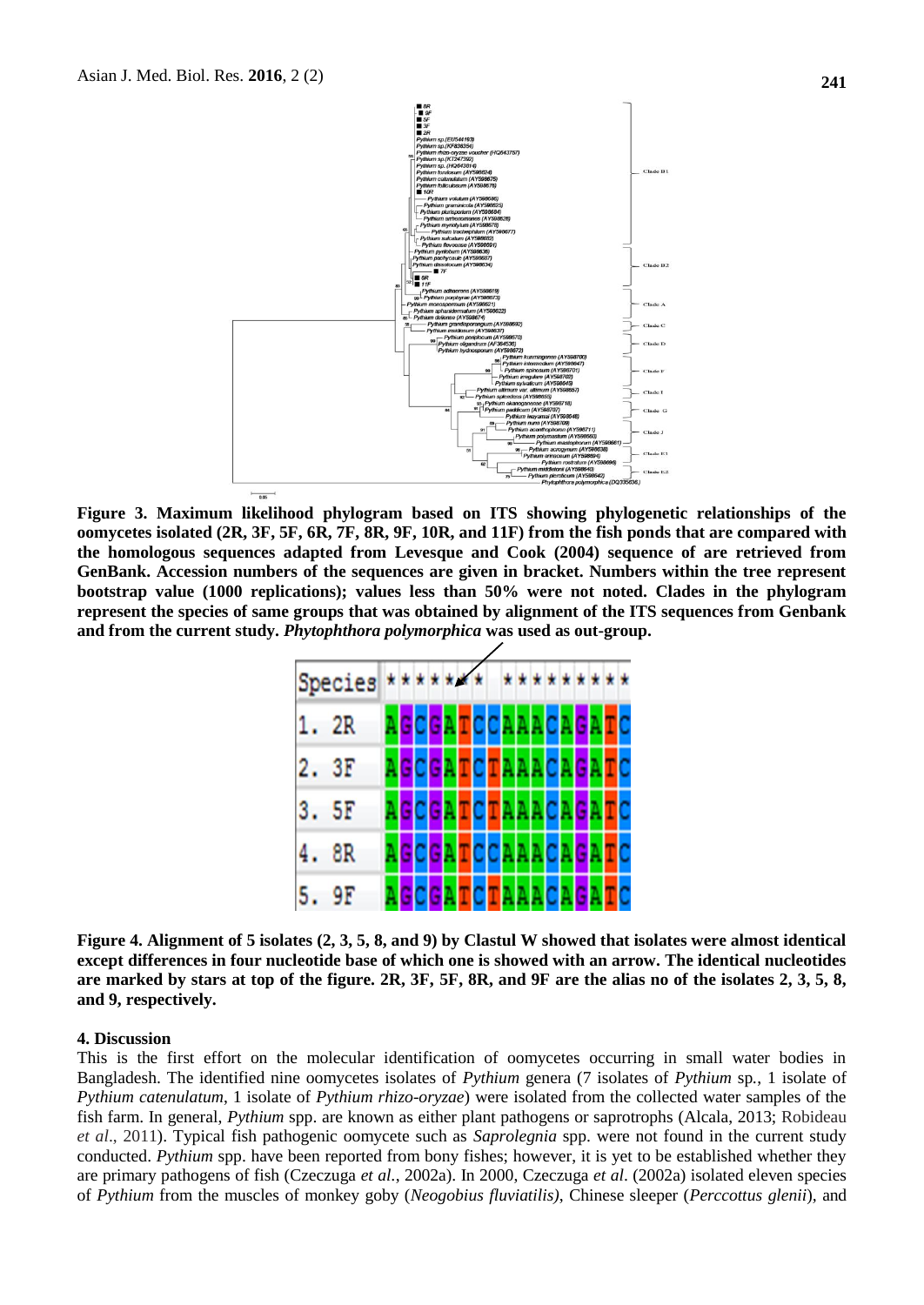stone morocco (*Pseudorasbora parva*) inhabiting in the ponds, rivers and spring waters in Poland e.g. *Pythium afertile, P. aquatile, P. arrhenomanes, P. butleri, P. dissotocum, P. hemmianum, P. intermedium, P. myriotylum, P. ostracodes, P. periplocum,* and *P. tenue*. These *Pythium* species have been reported from both dead and live fishes. Sati and Khulbe (1983) reported growth of *Pythium diclinum*as a parasite on the gills of a few fish species in India; however, *P. diclinum* failed to infect fish in experimental condition. Moreover, Czeczuga (1996) isolated a number of *Pythium* spp. that grew on the eggs of freshwater fishes sporadically. He assumed that species of *Pythium*, apart from *Saprolegnia* and *Achlya*, contributes significantly to mycosis which may lead to the mass development of pathogenic oomycetes and cause damage to a large number of incubated eggs. Moreover, other than fish, *Pythium* species were also reported from a number of crustaceans (Czeczuga *et al.*, 2002b). Czeczuga *et al.* (2002b) reported forty-three species of *Pythium* of which most common were *Pythium acanthicum*, *Pythium butleri* and *Pythium myriotylum* in appearance and abundance. Majority of the works that reported *Pythium* spp. from fish (Czeczuga, 1996; Czeczuga *et al.*, 2002a; 2002b; 2004; Czeczuga and Muszyfska, 1996) were conducted in the water bodies surrounded by forests. It could be that the reported *Pythium* spp. took the water route to spread throughout the forests and were found on fish. Similar scenario was evident in our sampling site where it was surrounded by paddy and vegetable fields. It might be that the resulted *Pythiumspp.* in our samplings have originated from the surrounding crop fields and were flushed out to the culture ponds with rains.

The isolated species that gave 100% similarity with GenBank accession no. KP862946 was *P. catenulatum* that was isolated from the water samples of the tilapia brood pond. *P. catenulatum* was first cited by Matthews (1931) from turf grasses; however, Bala*et al.* (2006) stated that the identified species of Matthews were *P. rizho-oryzae* based on ITS sequencing of their collected isolates. He concluded that the presence of numerous catenulate hyphal bodies led the misconception to develop. In 1976, Plaats-Niterink (1981) isolated *P. catenulatum* from plant debris in water, and also from soil and turf grasses in the USA. The first record of *P. catenulatum* in Morocco was cited by Androusse *et al.* (2007) from the water samples that were collected from different places of dam reservoir. Roudsary *et al.* (2010) isolated *P. catenulatum* from diseased grass and soil samples from green spaces and sport fields in between 2005-2006 and published as a scientific short note that was the first record of the identified species in Iran. The second species of our study, *P. rhizo-oryzae*, was collected from the brood shing fish pond of the fish farm. *P. rhizo-oryzae* was identified as novel species in 2001 from the northeastern India (Bala *et al*., 2006). They collected some soil samples from paddy fields and studied on the morphological and molecular identification of the isolates. They finally mentioned that *P. rhizooryzae* is closely related to the members producing a filamentous inflated type of sporangia like *P. catenulatum*, *P. torulosum*, and *P. inflatum* based on ITS sequence.

Phylogeny tree analysis revealed that six of the isolates (2, 3, 5, 8, 9 and 10) were species of clade B1 (Levesque and Cock, 2004) based on ITS sequence. They stated that species of the clade B1 consist of filamentous-inflated sporangia. Their distribution is worldwide and has mostly been isolated from monocotyledons, bryophytes, green algae and soil, occasionally from dicotyledons and conifers (Levesque and Cock, 2004). According to the databases of GenBank, reported closest match of the isolate 2 was found from certified organic sediment as well as isolate 10 was from sediment and both isolates was collected form USA. Isolate 8 found in our study was reported from soil of paddy field in India (Bala *et al.*, 2006). However, isolate 3 and 5, in the current research, both were *Pythium* sp. that were sequestered from unknown origin in Togo and isolate 9 were also found from unknown source in France. The tree suggests that all the isolates of clade B1 are *Pythium rhizo-oryzae,* except isolate 10 in this work which could be *Pythium folliculosum* or *Pythium catenulatum* based on ITS sequence. It could also be *Pythium rhizo-oryzae* since these three species are closely related. Full length ITS as well as CoXII sequences might give a clearer resolution up to species level in this sub-clade of *Pythium* phylogeny. The search sequence lengths e.g. between 675-810bp added with quality of the sequences can make the difference in the position of a taxa in the phylogenic tree. The results based on phylogenic tree and existing data indicate that the identified isolates of clade B1 collected in this study might had transferred to the fish pond water from the soil of paddy field around the farm.

The other three of the isolates (6, 7 and 11) belonged to the species of clade B2 of *Pythium* genus based on ITS phylogeny (Levesque and Cock, 2004). This group consists of species with filamentous non-inflated to slightly inflated sporangia, smooth oogonia, and a moderate growth rate. Except for *P. dissotocum*, which is commonly found in several greenhouse crops such as lettuce and tomato, most species seem to be uncommon (Levesque and Cock, 2004). Information on GenBank database suggests that the closest match of the isolates 6, 7 and 11 were separated from greenhouse recycled water irrigation tank in USA. From the tree, the results indicate that the isolates could be *Pythium dissoticum*. The vegetable plants in the farm are the possible source of *P.*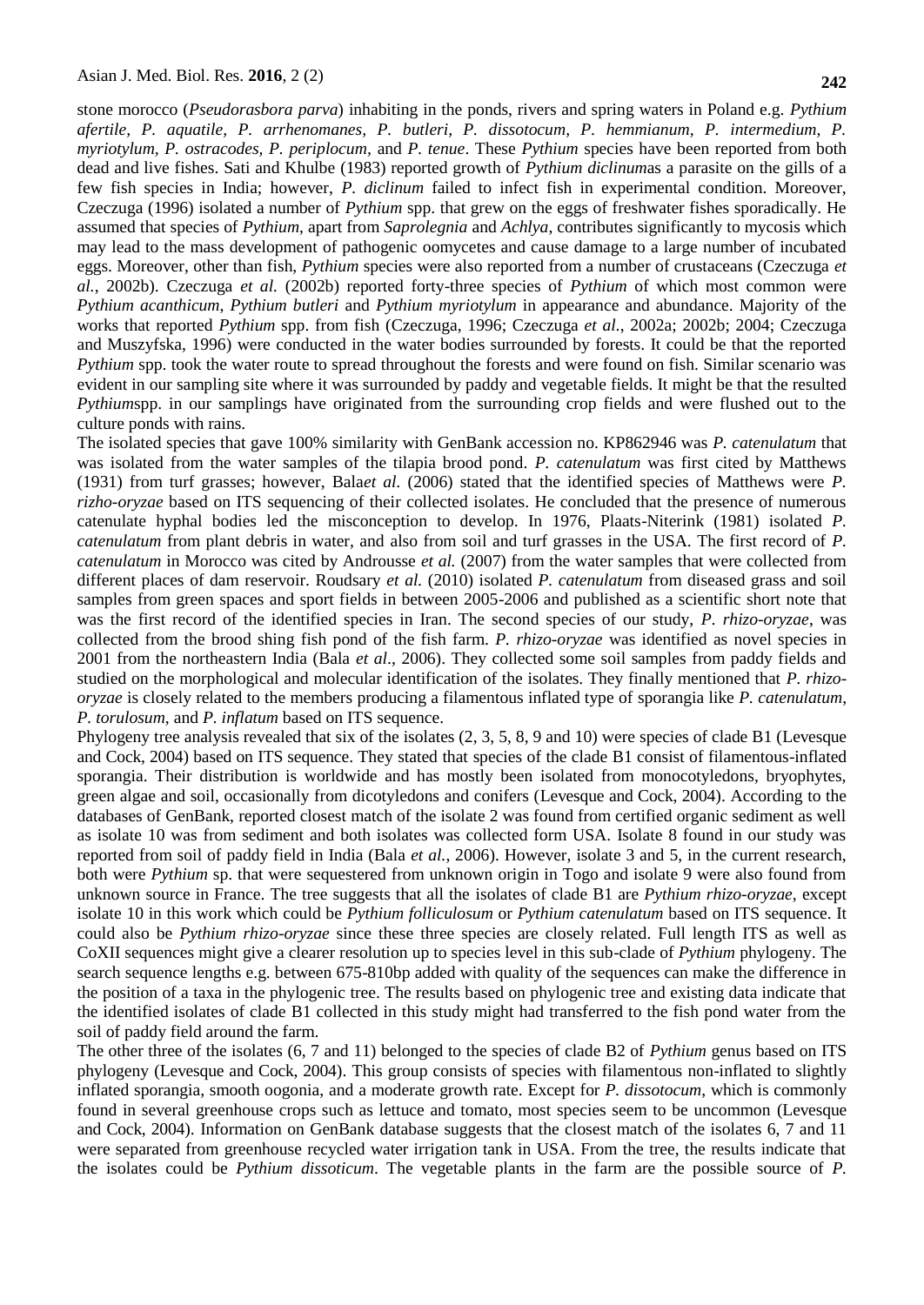*dissoticum* in the water samples collected from fish ponds of the farm. The result might be also hampered as the search sequence length of the isolates 6, 7, and 11 were only 705 bp, 660 bp and 710 bp respectively.

A total of 79 mucus samples of fish were collected to observe the diversity of oomycetes occurring in fish farm in summer. Mucus samples of brood tilapia were collected during the study period while mucus of koi and shing were not collected because handling could infect the fishes and could result in economic losses of the fish farm. There were no oomycetes found in the fish mucus samples collected from the brood tilapia. Lilley *et al*. (1998) stated that tilapia (*Oreochromis niloticus*), common carp (*Cyprinus carpio*) and milk fish (*Chanos chanos*) is somehow naturally resistant to *A. invadans*. Afzali*et al.* (2015) also suggested that tilapia is EUS resistant. They found no mortality in tilapia against EUS. In their work, live zoospores of EUS were injected to show the histopathological responses of tilapia, however, no visible inflammatory response was found. Afzali *et al*. (2015) stated that in Nile tilapia, fully mature granulomata of varying sizes fused with multinucleated giant cells and formed large granuloma, surrounded with dense fibrous layers and melanin pigments that filled the whole affected area in very early stages of infection. Thompson *et al*. (1999) suggested that giant cell formation did not seem to be an indicator of resistance to EUS while the actual impact of this type of response in respect to fungal infection is still unclear. According to Afzali *et al.* (2015), mycotic granulomatous reaction could prevent and halt *A. invadans* growth only in resistant fish such as Nile tilapia, however in susceptible fish, for example snakehead, gouramies, koi carp, catfish, goldfish, and climbing perch, the rate of hyphal growth was more rapid than granulomatous reaction. Granulomatous reaction could not be an indicator of susceptibility or resistance to the EUS as it varied to the cellular responses of different fish species. Another research of Khan *et al*. (1998) stated that out of 16, only 2 tilapias died at 20 and 21 days post inoculation of *A. invadans*. The histology of the dead tilapia revealed hyphae inside the granulomas and were surrounded by epithelioid cells. Dramatic granulomatic response with fibrous tissue layer formation and a few lymphocyte aggregations along with foreign body type giant cells were also apparent. They concluded as the injection of spores inside the muscles of tilapia circumvented the means of protection. Thus, it is difficult to trap oomycetes in the mucus samples of EUS resistance Nile tilapia.

Apparently infected muscle samples of koi (10 samples) and shing (12 samples) were collected during the research. The infected koi and shing samples were collected in  $24<sup>th</sup>$  April and  $12<sup>th</sup>$  May respectively in 2015 that represent summer season in Bangladesh. However, fish or plant pathogenic oomycetes were not found in apparently infected muscle samples collected from fish farms in the summer season indicated that the infection in koi and shing may be of bacterial origin.

All of the 11 identified *Pythium* species were found in water samples during 3<sup>rd</sup> sampling (11<sup>th</sup> April, 2015) and  $8<sup>th</sup>$  sampling ( $8<sup>th</sup>$  June, 2015). There was heavy rainfall before the  $3<sup>rd</sup>$  and  $8<sup>th</sup>$  sampling days resulting in lower water temperature (15 °C) which could induce the formation of *Pythium* zoospores and might be baited with the water samples. *Pythium* species might also be washed out into the fish pond from the plant root and were collected during sampling.

The sampling for tracing oomycetes was carried out in summer when water temperature was high (25-30  $^{\circ}$ C) which enable fish to fight infection much better (Bly *et al.*, 1994). Fish are not known to be infected during high temperature as the oomycetes produce oospores (Beakes and Bartinicki-Garcia, 1989) for survival during the harsh environment. Oospores are highly resistant to heat, drying, and disinfectants (Klinger and Francis- Floyd, 1996). Favourable conditions like low water temperature (van West, 2006), low circulated water, low dissolved oxygen, high ammonia content (Klinger and Francis-Floyd, 1996) are responsible for germination of the spore and produce zoospore which is mainly responsible for infection in fish. Moreover, oomycetes infection can take place in fish when the physiological condition becomes minimal and rush handling (Bruno and Wood, 1999) of fish occur. However, high water temperature increases the physiological activity of fish.

Apart from environmental conditions, the baiting method used in this particular research was also very important. The bait, rice grain, used in this research is a plant origin that could have favoured plant pathogenic oomycetes. However, due to natural rarity or a failure to provide suitable conditions for oomycetes capture, certain species of oomycetes may not found frequently using baiting (Johnson *et al.*, 2002).

The fish farm, used to study the diversity of oomycetes, is a very well managed aquaculture farm. They monitor the cultured and brood fish regularly for growth and to observe if there is any infection. Water supply process of the farm is also properly operated. They completely dry out their pond and clean the bottom mud after every culture interval and if any infection ensued. Moreover, they use antibiotics with the supplemented feed to prevent different bacterial diseases. Thus it is possible that fish pathogenic oomycetes may not be found from such a properly handled fish farm.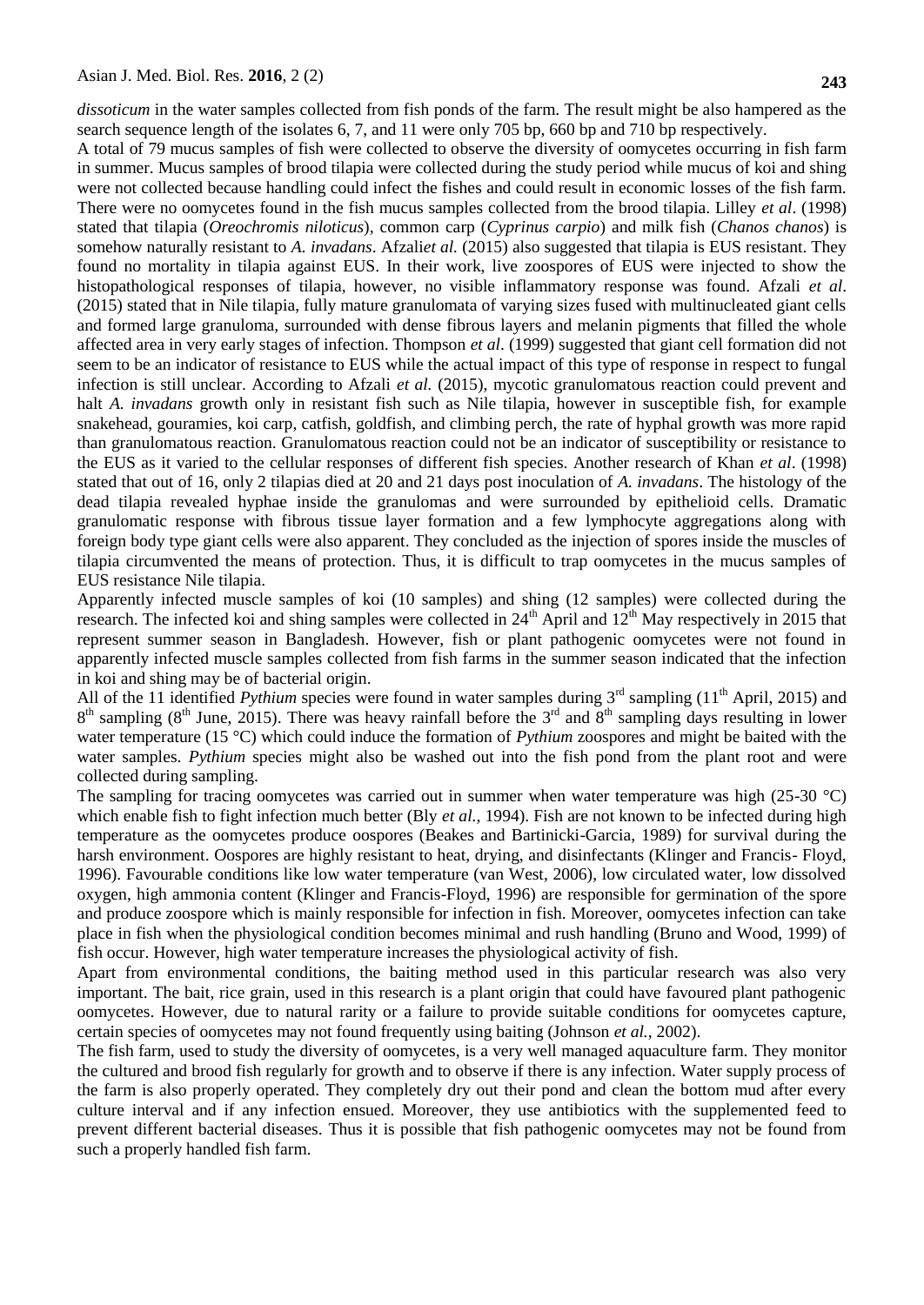During the sampling period, all of the collected water, fish mucus and apparently infected fish muscle samples were preserved at 4ºC to favour the growth of oomycetes than bacteria (Lechmere, 1910). Fish pathogenic oomycetes can grow better at 18-22ºC and can even grow at 4ºC, however, growth of bacteria become slower at such lower temperature. All of the samples contained a huge amount of bacteria which could result in loss of oomycetes. Thus to initiate the mycelium growth faster than bacteria it was necessary to provide such an environment.

Isolate 1 and 4 could not be identified as the sequence data had some background peaks in the chromatogram that GenBank could not trace the closest homology. These background noises are either the result of contamination during the study period or problem of the sequencing company as a result of low template concentration. ITS sequences of some *Pythium* species had not enough nucleotides to compare the species ideally with GenBank databases, for example, isolate 7 (identified as *Pythium* sp.) and 9 (*Pythium* sp.) had only 680 bp and 660 bp search sequence length. The constructed phylogeny tree also show that the alias of isolate 7 and 9, respectively 7F and 9F, produce some differences. Moreover, these differences can also arise due to sequencing error or overlapping of nucleotides. After investigating the phylogeny tree an alignment of isolate 2 (identified as *Pythium catenulatum*), 3 (*Pythium* sp.), 5 (*Pythium* sp.), 8 (*Pythium rhizo-oryzae*) and 9 (*Pythium* sp.) were generated to check whether these species are identical or not. The alignment data completely agreed with the hypothesis; however, four nucleotides of those species were not identical which could be the result of short search sequence length of isolate 9. The above hypothesis indicates that these isolates are different strains of a particular *Pythium* species based on ITS sequence.

All of the 11 isolates of *Pythium* spp. were compared with the recorded species based on ITS sequencing of GenBank databases. One of the major limitations of the databases is that there is a lack of biodiversity studies on the oomycetes. To confound this there are a number of incorrectly identified DNA sequences in the available public databases. Inevitably, this situation will result in incorrect identification of species (Bridge *et al*., 2003) and makes it difficult to understand the true extent of all possible oomycetes species that are pathogenic to fish (Hulvey *et al*., 2007). The result suggests that fish pathogenic oomycetes such as *Saprolegnia*, *Aphanomyces* may be absent in well managed fish farms in summer, however, this concept is still unclear. Larger research and intense sampling could provide a holistic picture of the whereabouts of the fish pathogenic oomycetes in summer.

# **5. Conclusions**

The research work was partially successful in determining the diversity of oomycete species present in the fish ponds of Reliance Aqua Farm located in Mymensingh in summer. Eleven isolates were separated from the water samples and were sent off for sequencing to 1st Base in Malaysia. No oomycete species was present in the mucus samples of tilapia and apparently infected muscles of koi and shing. Analogy of the separated isolates with the existing data in GenBank based on ITS sequences revealed that nine of the isolates were *Pythium* spp.; Phylogeny tree analyses reveal that six of the isolates are placed within clade B1 and other three of the isolates are of clade B2. The results of the present study partially suggest that plant pathogenic oomycetes of *Pythium* genera were found in the fish farm during the summer in Mymensingh, Bangladesh. This identification process is recommended to be continued for the same farm as worldwide the prevalence of fish pathogenic oomycetes increases in winter. Moreover, a clear concept on fish pathogenic and also non-pathogenic oomycetes can be acquired through intensive sampling for oomycetes in a broad circumstance in future. None the less, this piece of research work lays a platform for future research in the field of oomycete studies in Bangladesh.

#### **Acknowledgements**

Authors would like to acknowledge the owner, Hritesh Pondit, of the Reliance Aqua Farm who was very interested about this research and gave me the opportunity to collect samples from his fish farm. The authors greatly acknowledge the financial support of the IFS (A/5788-1) and COMSTECH as well as the Ministry of Science and Technology (BS-44, 2014-2015). The authors would also like to acknowledge the contribution of the Head of the departments, Department of Biotechnology, Department of Fisheries Biology and Genetics, and Central Laboratory, Bangladesh Agricultural University, BAU for providing equipment and technical supports during the research.

#### **Conflict of interest**

None to declare.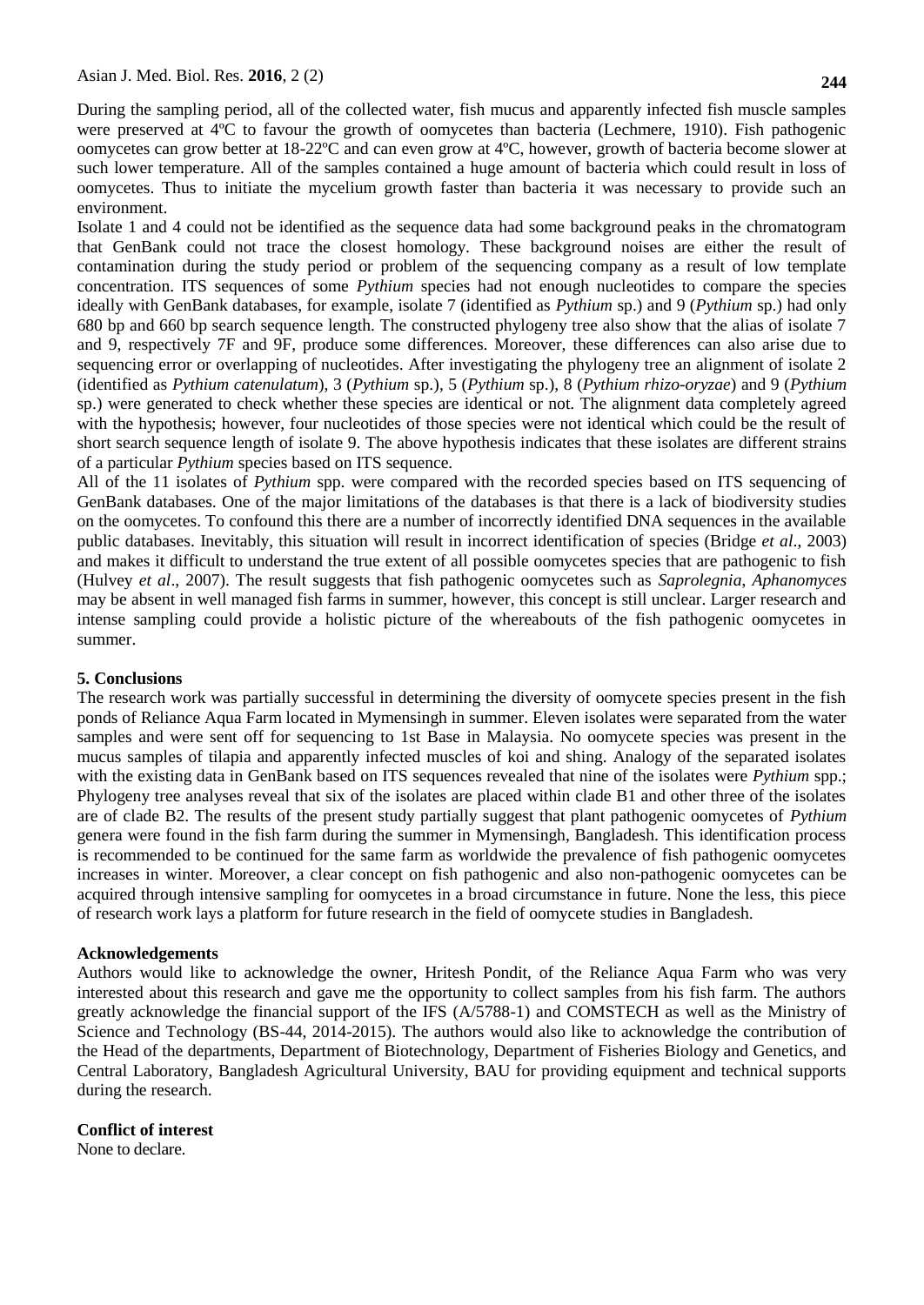#### **References**

- Afzali SF, MD Hassan, I Sharifpour, M Afsharnasab and S Shankar S, 2015. Experimental Infection of *Aphanomyces invadans* and susceptibility in seven species of Tropical fish. Vet. World, 8: 1038-1044.
- Alcala AVC, 2013. Management of damping-off caused by *Pythium* spp. in organic vegetable production in the Pacific Northwest. PhD Thesis, Department of Plant Pathology, Washington State University, Washington, USA. pp. 1-282.
- Androusse AE, AE Aissami, M Rahouti, H Lahlou, SB Abdellah and FS Murandi, 2007. First record of three species of *Pythium* from Moroccan waters. Acta Bot. Malacit., 32**:**35-40.
- Bala K, N Gautam and B Paul, 2006. *Pythium rhizo-oryzae* sp. nov.isolated from paddy fields: taxonomy, ITS region of rDNA, and comparison with related species. Curr. Microbiol., 52: 102-107.
- Beakes GW and SBartinicki-Garcia, 1989. Ultrastructure of mature oogonium-oospore wall complexes in *Phytophthora megasperma*: a comparison of in vivo and in vitro dissolution of the oospore wall. Mycol. Res., 93: 321−334.
- Beakes GW, SL Glockling and S Sekimoto, 2012. The evolutionary phylogeny of the oomycete "fungi". Protoplasma, 249: 3−19.
- Bly JE, LA Lawson, E Abdel-Aziz and LW Clem, 1994. Channel catfish, *Ictalurus punctatus*, immunity to *Saprolegnia* sp. J. Appl. Aquacult., 3: 35−50.
- Bondad-Reantaso MG, SC Lumanlan, JM Natividad and MJ Phillips, 1992. Environmental monitoring of the epizootic ulcerative syndrome (EUS) in fish from Munoz, Nueva Ecija in the Philippines. In Diseases in Asian Aquaculture 1, Eds., Shariff, M., RP. Subasinghe and JR. Arthur. Manila, Asian Fisheries Society, pp. 490.
- Bridge PD, PJ Roberts, BM Spooner and G Panchal, 2003. On the unreliability of published DNA sequences. New Phytol., 160: 43–48.
- Bruno DW and BP Wood, 1999. Saprolegnia and other Oomycetes. In Fish Diseases and Disorders, Vol. 3, Viral, Bacterial and Fungal Infections, Eds., Woo, PTK. and DW. Bruno. CABI Publishing, Wallingford, Owon, United Kingdom, pp. 599-659.
- Czeczuga B, 1996. Species of *Pythium* isolated from eggs of fresh-water fishes. Acta Mycol., 31: 151-161.
- Czeczuga B, B Kiziewicz and Z Danilkiewicz, 2002a. Zoosporic fungi growing on the specimens of certain fish species recently introduced to Polish waters. ActaIchtyol. Pisc., 32: 117–125.
- Czeczuga B, B Kiziewicz and A Godlewska, 2004. Zoosporic fungi growing on eggs of *Coregonus lavaretusholsatus* Thienemann, 1916 from Lake Wdzydzein Kaszuby. Pol. J. Environ. Stud., 13: 355–359.
- Czeczuga B, M Kolowska and A Godlewska, 2002b. Zoosporic aquatic fungi growing on dead specimens of 29 freshwater crustacean species. Limnologica, 32: 180-193.
- Czeczuga B and E Muszyfska, 1996. Growth of zoosporic fungi on the eggs of North Pacific salmon of the genus *Oncorhynchus* in laboratory conditions. ActaIchtyol. Pisc., 26: 25–37.
- Dick MW, 2001.Straminipilous fungi: systematics of the Peronosporomycetes including accounts of the marine straminipilousprotist, the plasmodiophorids and similar organisms, Kluwer Academic Publishers, London, UK.
- Diéguez-Uribeondo J, J Cerenius and K Söderhäll, 1996. Physiological characterization of *Saprolegnia parasitica* isolates from brown trout. Aquaculture, 140: 247−257.
- Diéguez-Uribeondo J, JM Fregeneda-Grandes, L Cerenius, E Pérez-Iniesta, JM Aller-Gancedo and MT Tellería, 2007. Re-evaluation of the enigmatic species complex *Saprolegniadiclina*-*Saprolegniaparasitica* based on morphological, physiological and molecular data. Fungal Genet. Biol., 44: 585−601.
- El Aziz MAA, GM Kameland MA Mahmoud, 2004. Seasonal study, histopathological and treatment trial on Saprolegniosis in some fish farms. Proceedings of 1st Scientific conference of the Faculty of Veterinary Medicine, 1-4 September 2004, Moshtohor, Cairo University, Cairo. Edited by: Faculty of Veterinary Medicine, pp. 1-16.
- FAO, 2015. Global Aquaculture Production database updated to 2013 Summary information. Available: [http://www.fao.org/3/a-i4899e.pdf.](http://www.fao.org/3/a-i4899e.pdf)
- Fernandez-Beneitez MJ, ME Ortiz-Santaliestra, M Lizana and J Dieguez- Uribeondo, 2007. *Saprolegnia diclina*: another species responsible for the emergent disease "*Saprolegnia* infections" in amphibians. FEMS Microbiol. Lett., 279: 23-29.

Fry WE and NJ Grünwald, 2010. Introduction to Oomycetes. Available: DOI:10.1094/PHI-I-2010-1207-01.

Fry WE, NJ Grünwald, DEL Cooke, A McLeod, GA Forbes and K Cao, 2009. Population genetics and population diversity of *Phytophthora infestans*. In Oomycete Genetics and Genomics: Diversity, Interactions and Research Tool, Eds., Lamour, K. and S. Kamoun. Wiley-Blackwell, Hoboken, NJ, pp. 139-164.